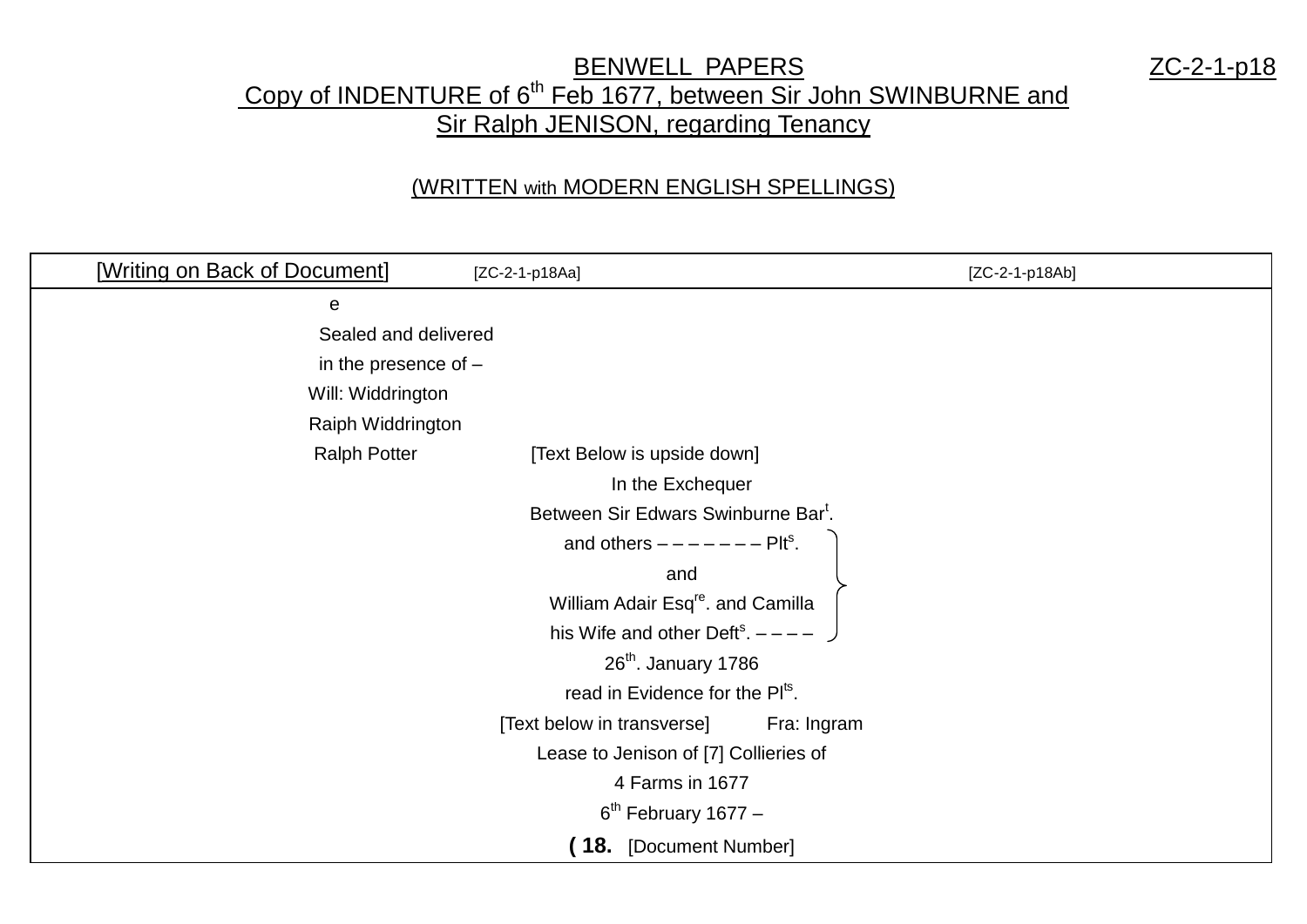| [Line          | [DOCUMENT]                                                                                                                                                         |
|----------------|--------------------------------------------------------------------------------------------------------------------------------------------------------------------|
| $N^{\circ}.$   |                                                                                                                                                                    |
| $\mathbf{1}$   | This Indenture made the, Sixth $-$ - Day of February, - In the Thirtieth - year of the reign of our Sovereign Lord Charles the Second by the                       |
| $\overline{2}$ | grace of God $\ell^2$ of England Scotland France and Ireland King Defender of the faith &c Between Sir John Swinburne of Capheaton in the                          |
| 3              | County of Northumberland Baronet / <sup>3</sup> of the one part, And Sir Ralph Jenison of Elswick in the said County of Northumberland Knight of the               |
| 4              | other part, Witnesseth That the said Sir John $-$ / $^4$ Swinburne as well for and in consideration of the Sum of Five Shillings of lawful money of                |
| 5              | England to him in hand before the Sealing and delivery $\frac{5}{5}$ hereof well and truly paid by the said Sir Ralph Jenison As also for and in                   |
| 6              | consideration of the yearly rent hereafter in and by these present mentioned & $\frac{1}{6}$ reserved, and for diverse other causes and lawful                     |
| $\overline{7}$ | considerations him thereunto moving Has demised Granted and to Farm-let And doth by these present / 7 Demise grant and to farm-let unto                            |
|                | him the said Sir Ralph Jenison his Executor Administrator and Assigns All and every the Coal-mine Coal-pit Colliery and Seam and -                                 |
| 8              | $/$ $^8$ Seams of Coals whatsoever as-well opened as not opened lying being and remaining within and under, and which can shall or may be had                      |
| 9              | sought dug won wrought $-$ / $9$ obtained and gotten forth and out of all and every or any of the Land and ground of and within all those Four                     |
| 10             | Freehold Tenements or Farm-holds called Swinburne / <sup>10</sup> Farm situate lying and being within the Township of Benwell in the said County of                |
| 11             | Northumberland and within every part and parcel thereof, And also full and / <sup>11</sup> free liberty power licence and authority to Dig and sink pit and        |
| 12             | pits drive drift and drifts water-gate and water-gates trench and trenches and to do and perform / <sup>12</sup> within the said Land and ground                   |
| 13             | whatsoever else shall be necessary fitting and convenient to be done and performed for the winning and working of the said $-$ / $^{13}$ Coal-mines                |
|                | Collieries and premisses, And also good and sufficient Ground-room Heap-room and Way-leave within and through the said Land and ground                             |
| 14             | $/$ <sup>14</sup> as well for the laying and placing of all such Coal and rubbish that comes out of the pit and pits as shall be wrought or gotten forth or out of |
| 15             | the said Colliery and premisses / <sup>15</sup> as also for the loading carrying and conveying of the same Coals from the pit and pits to the Common               |
| 16             | Coal-ways the nearest and most convenient way to the / <sup>16</sup> river of Tyne, <b>To have and to hold</b> all the said Coal-mine and Coal-pit and Colliery    |
| 17             | and seam and seams of Coals whatsoever within the Land and ground / <sup>17</sup> before mentioned and all and singular other the Liberties privilege              |
| 18             | and premisses above by these present Demised or Granted or mentioned or intended so to be and every / <sup>18</sup> part and parcel thereof with their             |
|                | and every of their appurtenance unto him the said Sir Ralph Jenison his Executors Administrators and Assign from the Six and -                                     |
| 19             | / <sup>19</sup> Twentieth day of March next ensuing the date hereof unto the full end and term and for and during the whole term of Thirty and One years           |
| 20             | from thence $\ell^{20}$ next ensuing fully to be complete and ended Yielding and Paying therefore yearly and every year during the said term unto                  |
| 21             | him the said Sir John Swinburne / <sup>21</sup> his heirs or assigns the Annual or yearly rent of Thirty Pound of lawful money of England at the Feast of          |
| 22             | Saint Michael the Archangel commonly called Michas / <sup>22</sup> day and the Feast of the Annunciation of the blessed Virgin Mary (commonly) called              |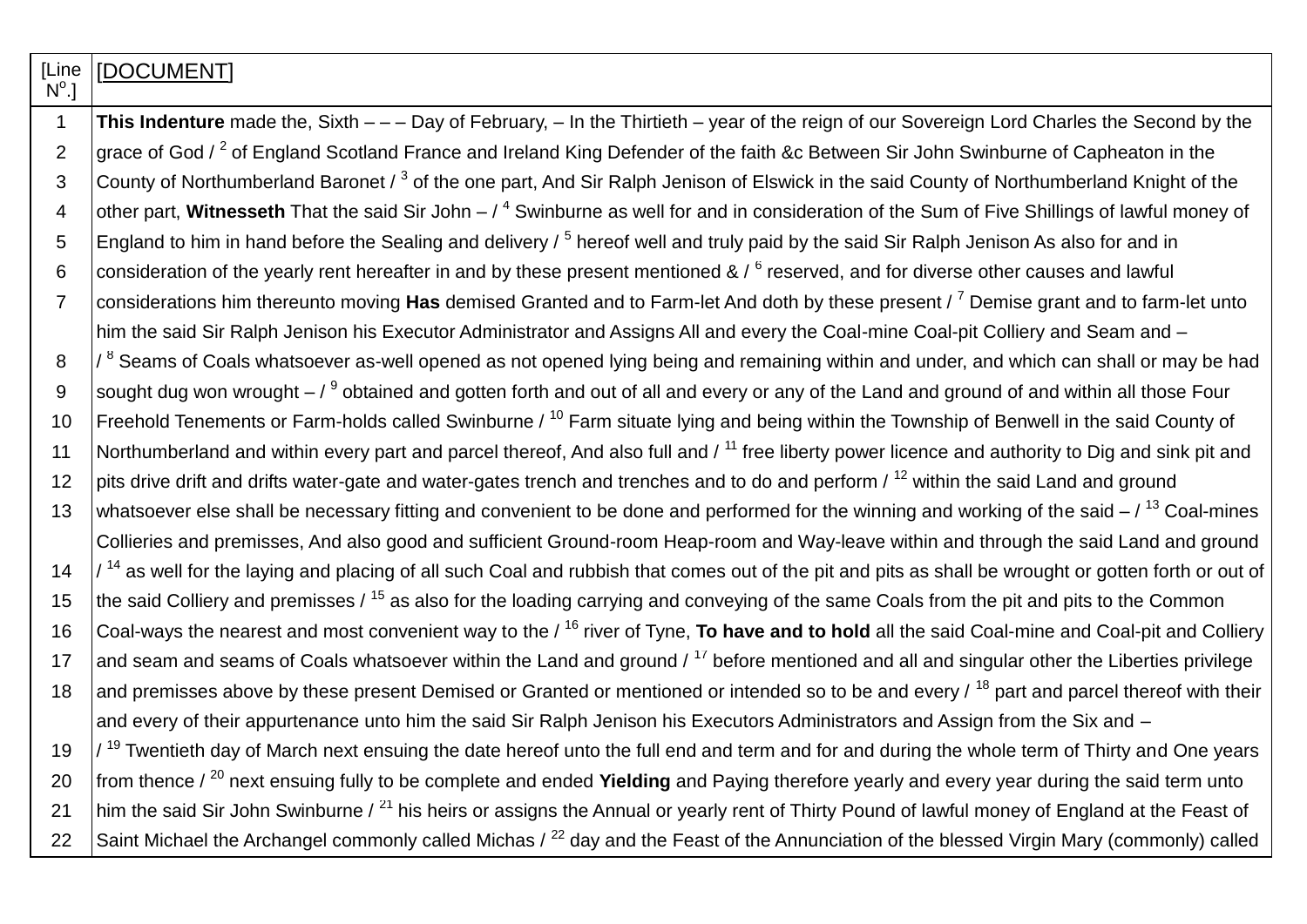23 our Lady day by even and equal portions At or in the Town Court of the Town  $/$  <sup>23</sup> of Newcastle upon Tyne, or within Twenty days next after 24 either of the said Feast, the first payment thereof to be made at or upon the Feast of Saint Michael the Archangel / <sup>24</sup> next coming after the date of these presents or within Twenty days then next after **Provided** Always nevertheless and upon Condition And it is the Agreement  $25$   $\frac{1}{25}$  true intent and meaning of all the said parties to these present That if the said Sir Ralph Jenison his Executor Administrator and Assigns or 26 any of them be minded /  $^{26}$  or desirous at any time during the said term to Surrender and give over this present Lease, and of such or their do 27 give notice or warning unto the said  $\ell^{27}$  Sir John Swinburne his heirs or assigns by the space of Two years That then at the end and expiration 28 of the same Two years next after such notice or  $-7^{28}$  warning shall be so given as aforesaid, he the said Sir John Swinburne his heirs and 29 assign shall and will accept of such Surrender, and that at the end of  $/29$  the same Two years this present Indenture of Lease and every grant 30 matter and thing herein contained shall Cease and determine and be utterly void  $-7^{30}$  frustrate and of none effect. Any thing above-said or 31 hereupon to be construed to the contrary hereof in any wise notwithstanding **And the Said** Sir John / <sup>31</sup> Swinburne for himself his heirs Executors and Administrators and every of them doth covenant promise grant and Agree by these present to and with the said Sir Ralph  $32$   $\frac{1}{32}$  Jenison his Executor Administrator and Assign and to and with every of them, That it shall and may be lawful to and for him the said Sir 33 Ralph Jenison his Executor Administrators and  $\ell^{33}$  Assigns and every of them from time to time and at all times during the said term of Thirty 34 and one years peaceably and quietly to have hold occupy possess  $/34$  and enjoy All the said Coal-mine Coal-pits Colliery Seam and Seams of 35 Coals and other the hereby demised premisses with the appurtenance and every part and  $\beta^{35}$  parcel thereof without the let suit trouble denial 36 | molestation interruption expulsion or eviction of him the said Sir John Swinburne his heirs or assign or of any other / 36 person or persons whatsoever Claiming by from or under him or them or any of them, And that the said Coal-mine and Colliery and all and singular other the  $37$  premises /  $37$  by these present demised or mentioned to be demised with their and every of their appurtenance now are and be and so from 38  $\,$  time to time and at all times hereafter during the said /  $^{38}$  term of Thirty and one years shall remain continue and be Free and Clear and freely 39 and clearly acquitted exonerated and discharged or else well and sufficiently  $\frac{39}{2}$  saved kept harmless and indemnified off and from all and all 40 | manner of former and other Gift Grant Bargain Sales Lease Jointures Dowers mortgage Statute / 40 merchant and of the Staple Recognizances Judgement Extent Executions Debt and duties of Record to the Crown and off and from all other estate titles trouble charge –  $41$   $\frac{1}{4}$  Encumbrance and demand whatsoever had made committed suffered done or assented unto or hereafter to be had made committed 42 Suffered done or assented unto by him the said  $-$  /  $^{42}$  Sir John Swinburne or any the Ancestors of the said Sir John or any other person or 43 persons whatsoever claiming by from or under him them or any of them (the rent in  $\frac{43}{1}$  and by these present reserved to be paid excepted) 44 **And the said** Sir Ralph Jenison for himself his Executor Administrator and assign and every of them doth covenant promise grant / <sup>44</sup> and Agree by these present to and with the said Sir John Swinburne his heirs Executor Administrator and Assign and every of them That he the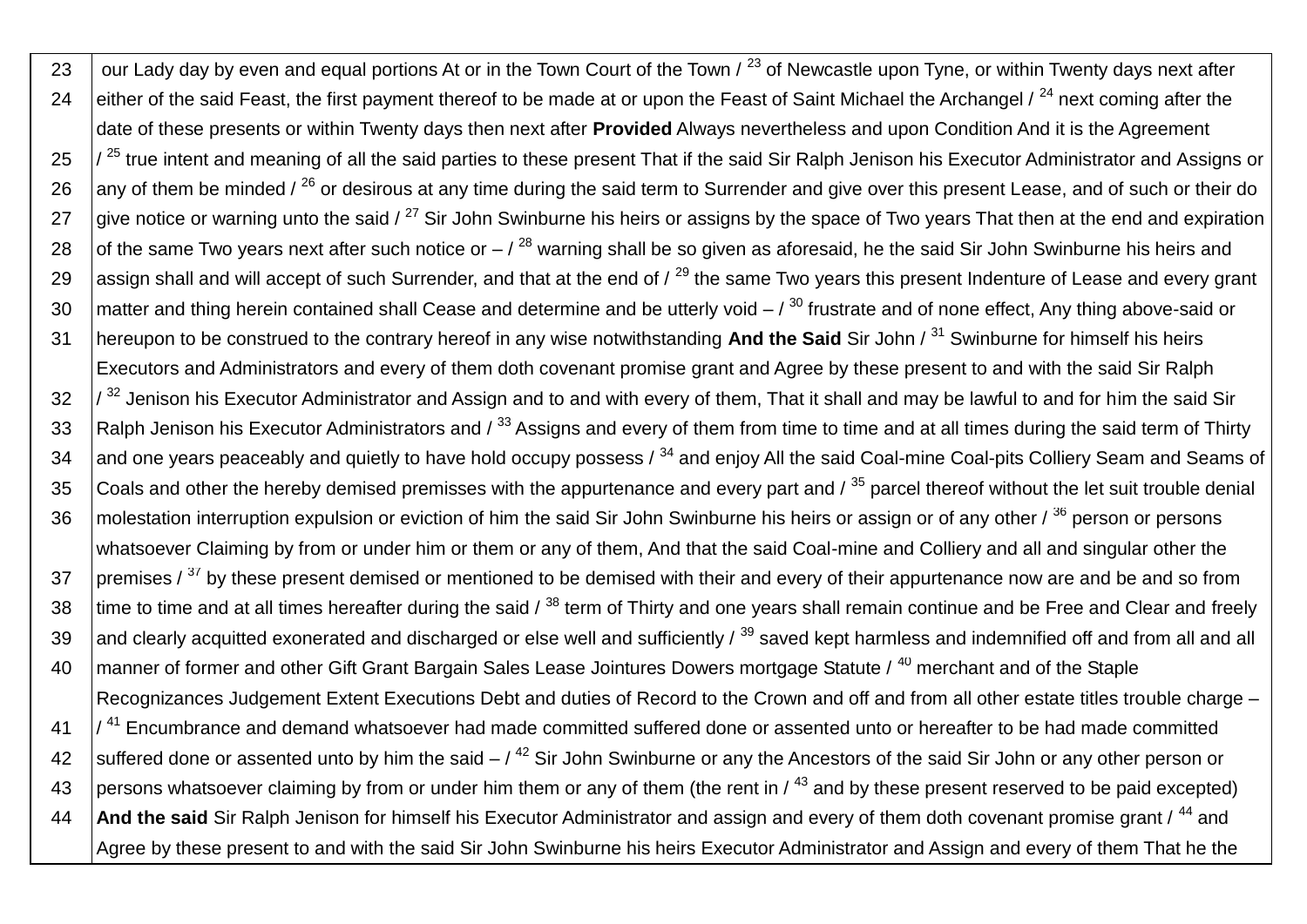| 45 | said Sir Ralph Jenison his Executor Administrator & assign / <sup>45</sup> shall and will from time to time and at all time during the continuance of this  |
|----|-------------------------------------------------------------------------------------------------------------------------------------------------------------|
| 46 | Lease according to the true intent and meaning of these present well and truly content and Pay or / 46 cause to be paid unto the said Sir John              |
| 47 | Swinburne his heirs and assign the aforesaid yearly rent or sum of Thirty Pound hereby reserved at such feast or term and in such / <sup>47</sup> manner    |
|    | and form as is herein before expressed And that he the said Sir Ralph Jenison his Executor Administrator and assign shall and will at the end               |
| 48 | or other sooner determination of the said / <sup>48</sup> term yield and deliver up unto the said Sir John Swinburne his heir and assign the full quiet and |
| 49 | peaceable possession of all and every the said Coal-mine & premisses / <sup>49</sup> by these present demised with the appurtenance And after the           |
| 50 | expiration or determination of the said term of Thirty and one years shall permit and suffer the said Sir John $-$ / $^{50}$ Swinburne his heirs and        |
|    | assign and every of them at all times thereafter to drive any drift or drifts in through and from any one Shaft or pit which shall be sunk by the           |
| 51 | / <sup>51</sup> said Sir Ralph Jenison his Executors Administrators or assign or any of them for the winning of the Coal-mine by these present demised      |
| 52 | And the said Sir John Swinburne Doth for / <sup>52</sup> himself his heirs Executors and Administrators and every of them Covenant promise and agree        |
| 53 | to and with the said Sir Ralph Jenison his Executor Administrator and Assign and to and with every of / <sup>53</sup> them That he the said Sir John        |
|    | Swinburne his heir and Assign and every of them shall and will from time to time and at all times from and after the expiration or other                    |
| 54 | <sup>54</sup> Determination of the said term of Thirty and one year well and truly bare pay and discharge his and their proportionable past with the rest   |
| 55 | of the Owners of the said $-7^{55}$ Coal-mine and Colliery of Benwell of the Charge to be from time to time expended for and about the                      |
| 56 | Conveying away of the water from the Coal-mines called the Main-coal / <sup>56</sup> within the said Four Freehold Tenement or Farm-hold. In Witness        |
| 57 | whereof the said parties to these present Indenture interchangeably have set their hand and seal the Day / <sup>57</sup> and year first above written:      |
|    | Anno Domini' 1677 /                                                                                                                                         |
| 58 | Ra: Jenison                                                                                                                                                 |

[ZC-2-1-p18]

## (WRITTEN with OLD ENGLISH SPELLINGS)

| [Writing on Back of Document] | [ZC-2-1-p18Aa] | [ZC-2-1-p18Ab] |
|-------------------------------|----------------|----------------|
| e                             |                |                |
| Sealed and dilivered          |                |                |
| in the presence of $-$        |                |                |
| Will: Widdrington             |                |                |
| Raiph Widdrington             |                |                |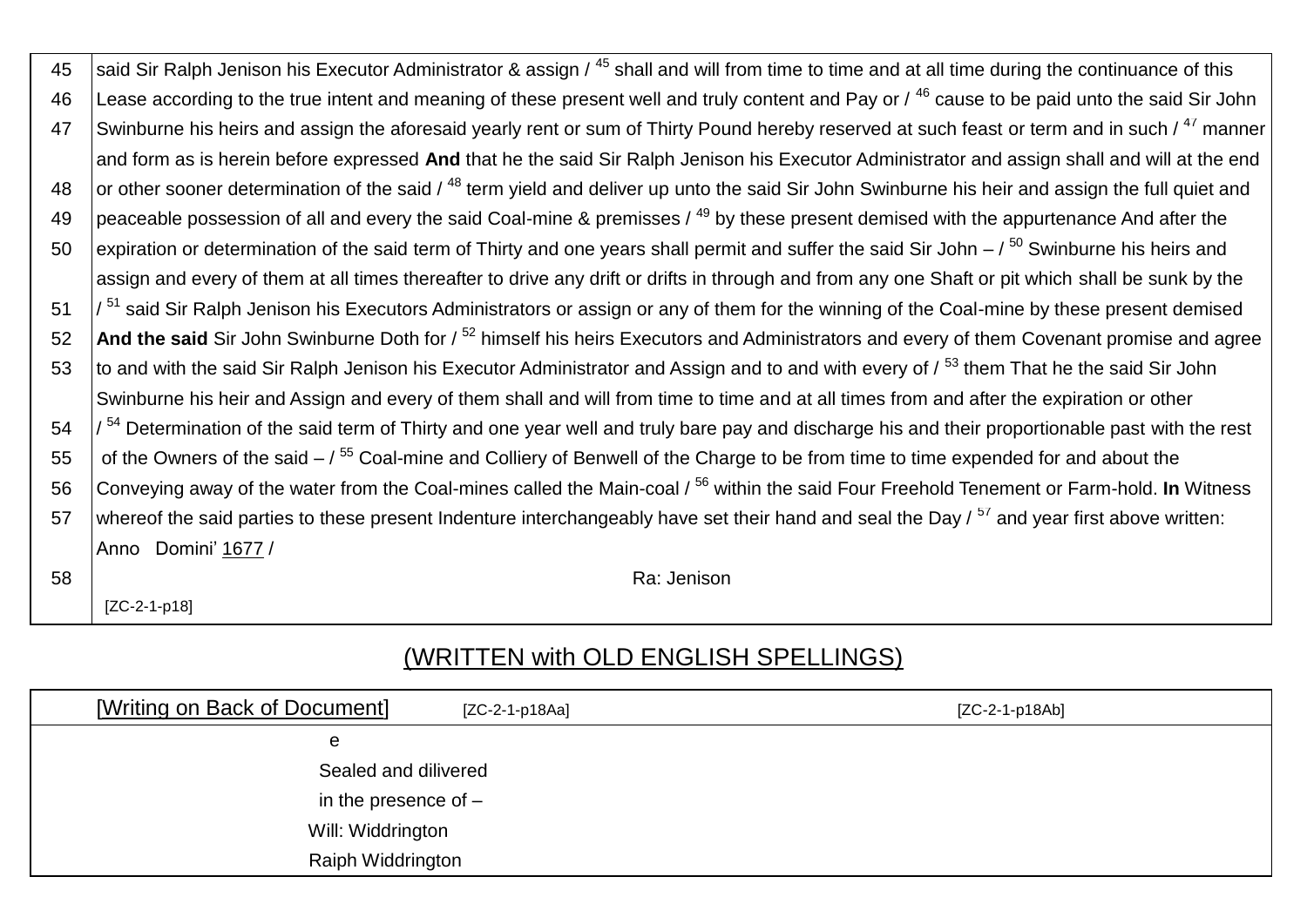|                         | <b>Ralph Potter</b><br>[Text Below is upside down]                                                                                                                         |
|-------------------------|----------------------------------------------------------------------------------------------------------------------------------------------------------------------------|
|                         | In the Exchequer                                                                                                                                                           |
|                         | Between Sir Edwars Swinburne Bar <sup>t</sup> .                                                                                                                            |
|                         | and others $------PIts$ .                                                                                                                                                  |
|                         | and                                                                                                                                                                        |
|                         | William Adair Esq <sup>re</sup> . and Camilla                                                                                                                              |
|                         | his Wife and other Deft <sup>s</sup> . $---$                                                                                                                               |
|                         | $26th$ . January 1786                                                                                                                                                      |
|                         | read in Evidence for the Pl <sup>ts</sup> .                                                                                                                                |
|                         | [Text below in transverse]<br>Fra: Ingram                                                                                                                                  |
|                         | Lease to Jenison of [7] Collierys of                                                                                                                                       |
|                         | 4 Farms in 1677                                                                                                                                                            |
|                         | $6th$ February 1677 –                                                                                                                                                      |
|                         | 18. [Document Number]                                                                                                                                                      |
| [Line<br>$N^{\circ}$ .] | [DOCUMENT]<br>[ZC-2-1-p18Ba]<br>[ZC-2-1-p18Bb]                                                                                                                             |
| 1                       | This Indenture made the, Sixt $-$ - Day of February, $-$ In the Thirtieth $-$ yeare of the reigne of our Soveraigne Lord Charles the Second by<br>the grace of God         |
| $\overline{2}$          | of England Scotland France and Ireland King Defender of the faith &c Betweene Sir John Swinburne of Cappheaton in the County of<br>Northumberland Barron <sup>t</sup> :    |
| 3                       | of the one part, And Sir Ralph Jenison of Elswicke in the said County of Northumberland Kn <sup>t</sup> : of the other part, Witnesseth That the said Sir<br>John –        |
| 4                       | Swinburne aswell for and in consideracon of the Sume of Five Shillings of lawfull money of England to him in hand before the Sealeing and<br>delivery                      |
| 5                       | hereof well and truely paid by the said S <sup>r</sup> : Ralph Jenison As alsoe for and in consideracon of the yearly rent hereafter in and by these p'sente<br>menconed & |
| 6                       | reserved, and for diverse other causes and lawfull consideracons him thereunto moveing Hath demised Granted and to Farme letten And<br>doth by these p'sente               |
|                         | Demise grant and to farme lett unto him the said Sir Ralph Jenison his Executo <sup>r</sup> : Administrato <sup>r</sup> : and Assignes All and every the Coalemyne         |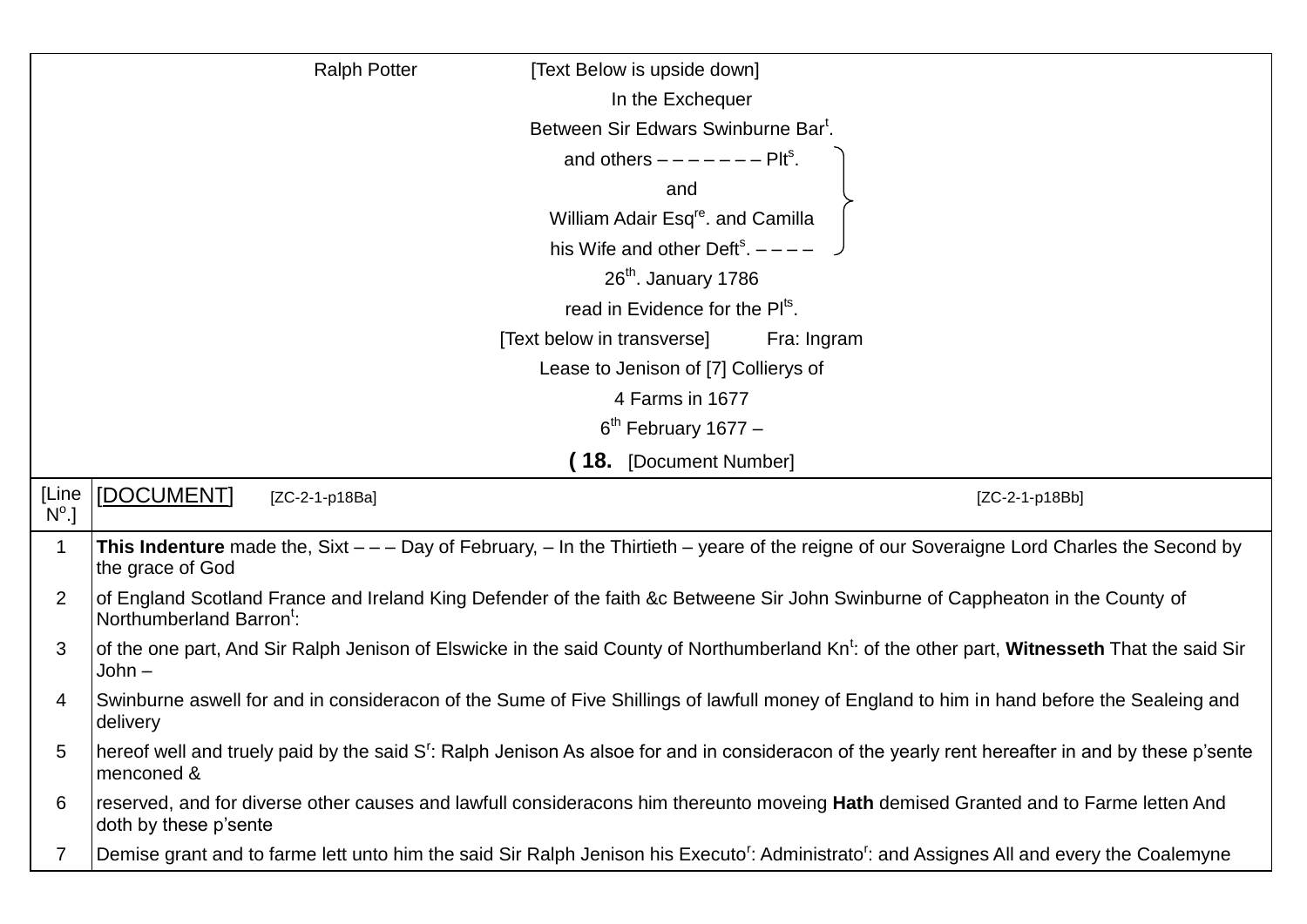Coalepitte Colliery and Seame and –

- 8 Seamee of Coales whatsoever aswell opened as not opened lying being and remaineing within and under, and which can shall or may be had sought digged wonne wrought –
- 9 obtained and gotten forth and out of all and every or any of the Lande and ground of and within all those Fower Freehold Tenement or Farmhold called Swinburne
- 10 Farme scituate lying and being within the Towne'pp of Benwell in the said County of Northumberland and within every part and parcell thereof, And alsoe full and
- 11 Ifree libertie power Ivcence and authoritie to Digg and sincke pitt and pitts drive drift and drifte watergate and watergates trench and trenche and to doe and p'forme
- 12 within the said Land and ground whatsoever else shalbe necessary fitting and convenient to be done and performed for the wynneing and workeing of the said –
- 13 Coalemynes Collieryes and p'misses, And alsoe good and sufficient Groundroome Heaperoome and Wayleave within and through the said Land and ground
- 14 aswell for the laying and placeing of all such Coale and rubbish that comes out of the pitt and pitts as shalbe wrought or gotten forth or out of the said Colliery and p'misses
- 15 as alsoe for the loadeing carrying and conveying of the same Coales from the pitt and pitts to the Com'on Coalewaies the nearest and most convenient way to the
- 16 river of Tine, **To have and to hold** all the said Coalemyne and Coalepitte and Colliery and seame and seamee of Coalee whatsoever within the Land and ground
- 17 before menco'ed and all and singular other the Liberties previledge and p'misses above by these p'sent Demised or Granted or menconed or intended soe to be and every
- 18  $\vert$  part and parcell thereof with their and every of their appurtennce unto him the said S<sup>r</sup>: Ralph Jenison his Executo<sup>rs</sup>: Adminstrato<sup>rs</sup>: and Assigne from the Six and –
- 19 Twentieth day of March next ensewing the date hereof unto the full end and terme and for and dureing the whole terme of Thirtie and One yearee from thence
- 20 next ensewing fully to be compleat and ended **Yeilding** and Paying therefore yearly and every yeare dureing the said terme unto him the said Sir John Swinburne
- 21 | his heires or assignes the Annuall or yearly rent of Thirtie Pounde of lawfull money of England att the Feaste of Sa<sup>t</sup>: Michaell the Archangell comonly called Michas
- 22 day and the Feast of the Annunciacon of the blessed Virgin Mary (comonly) called our Lady day by even and equall porcons Att or in the Towne Court of the Towne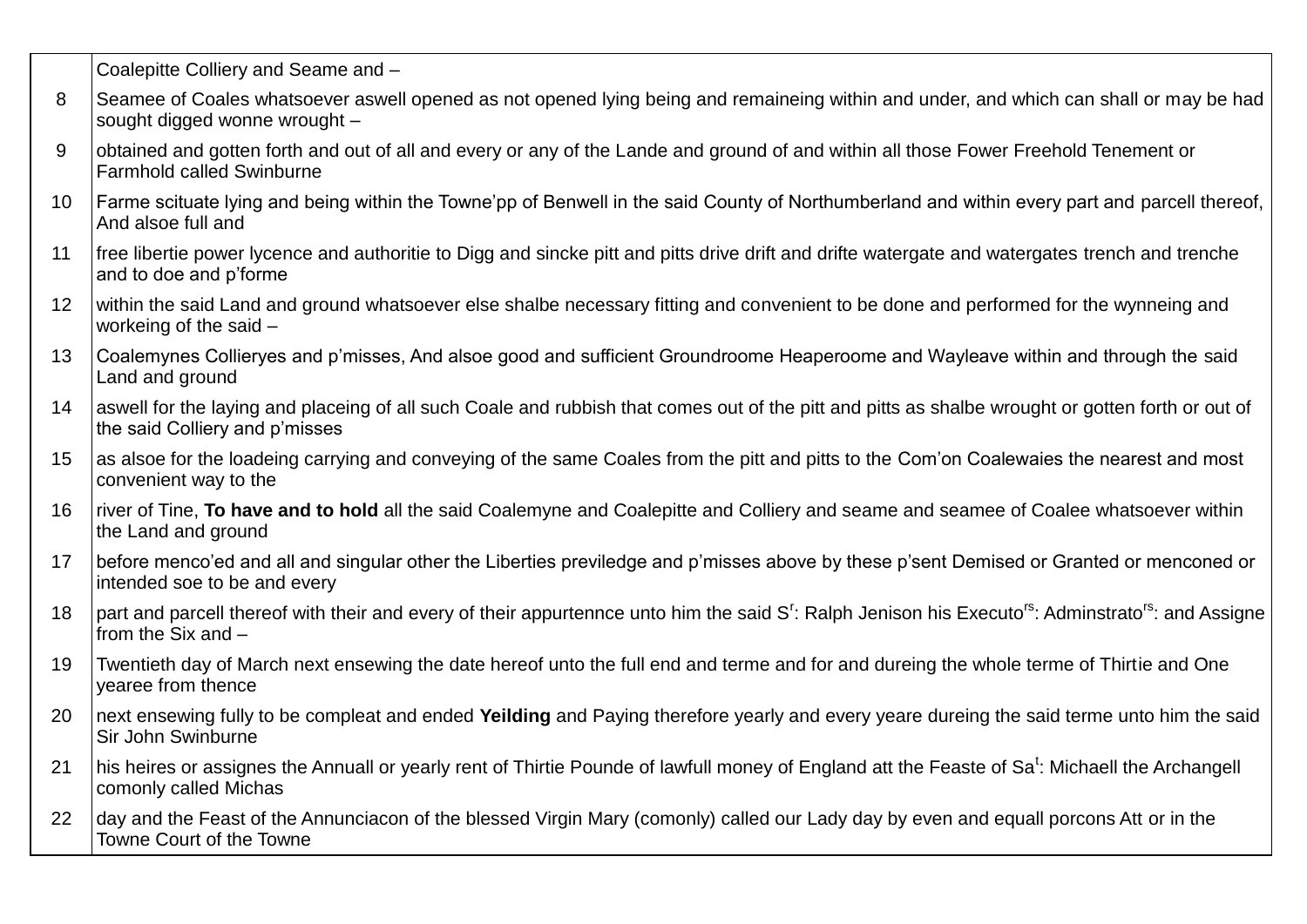| 23 | of Newcastle upon Tine, or within Twentie daies next after either of the said Feaste, the first paym <sup>t</sup> : thereof to be made att or upon the Feast of  <br>Sa <sup>t</sup> : Michaell th'Archangell                            |
|----|------------------------------------------------------------------------------------------------------------------------------------------------------------------------------------------------------------------------------------------|
| 24 | next comeing after the date of these presents or within Twentie daies then next after Provided Alwaies neverthelesse and upon Condicon And<br>it is the Agreem <sup><math>t</math></sup> :                                               |
| 25 | true intent and meaneing of all the said parties to these p'sente That if the said S <sup>r</sup> : Ralph Jenison his Executo <sup>r</sup> : Adminstrato <sup>r</sup> : and Assignes or<br>any of them beaminded                         |
| 26 | or desireous att any time dureing the said terme to Surrender and give over this p'sent Lease, and of such or their doe give notice or warneing<br>unto the said                                                                         |
| 27 | S <sup>r</sup> : John Swinburne his heirs or assignes by the space of Two yeares That then att the end and expiracon of the same Two yeares next after<br>such notice or $-$                                                             |
| 28 | warneing shalbe soe given as aforesaid, he the said S <sup>r</sup> : John Swinburne his heires and assigne shall and will accept of such Surrender, and<br>that att the end of                                                           |
| 29 | the same Two yeares this present Indenture of Lease and every grant matter and thing herein contained shall Cease and determine and be<br>utterly void -                                                                                 |
| 30 | frustrate and of none effect, Any thing abovesaid or hereupon to be construed to the contrary hereof in any wise notwithstanding And the<br>Said S': John                                                                                |
| 31 | Swinburne for himselfe his heires Exec <sup>rs</sup> : and Adm <sup>rs</sup> : and every of them doth covenant promise grant and Agree by these p'sent to and with<br>the said S <sup>r</sup> : Ralph                                    |
| 32 | Jenison his Exec <sup>r</sup> : Adm <sup>r</sup> : and assigne and to and with every of them, That it shall and may be lawfull to and for him the said S <sup>r</sup> : Ralph Jenison<br>his Exec <sup>r</sup> : Adm <sup>rs</sup> : and |
| 33 | Assignes and every of them from time to time and att all times dureing the said terme of Thirtie and one yeares peaceably and quietly to have<br>hold occupie possesse                                                                   |
| 34 | and enioy All the said Coalemyne Coalepitts Colliery Seame and Seamee of Coales and other the hereby demised p'misses with the<br>appurten'nce and every part and                                                                        |
| 35 | parcell thereof without the lett suit trouble denyall molestacon interupcon expulsion or eviccon of him the said S <sup>r</sup> : John Swinburne his heirs or<br>assigne or of any other                                                 |
| 36 | person or persons whatsoever Clameing by from or under him or them or any of them, And that the said Coalemyne and Colliery and all and<br>singular other the premisse                                                                   |
| 37 | by these p'sent demised or menco'ed to be demised with their and every of their appurten'nce now are and bee and soe from time to time and<br>att all times hereafter dureing the said                                                   |
| 38 | terme of Thirtie and one yeares shall remaine continue and bee Free and Cleare and freely and clearely acquitted exonerated and discharged<br>or else well and sufficiently                                                              |
|    |                                                                                                                                                                                                                                          |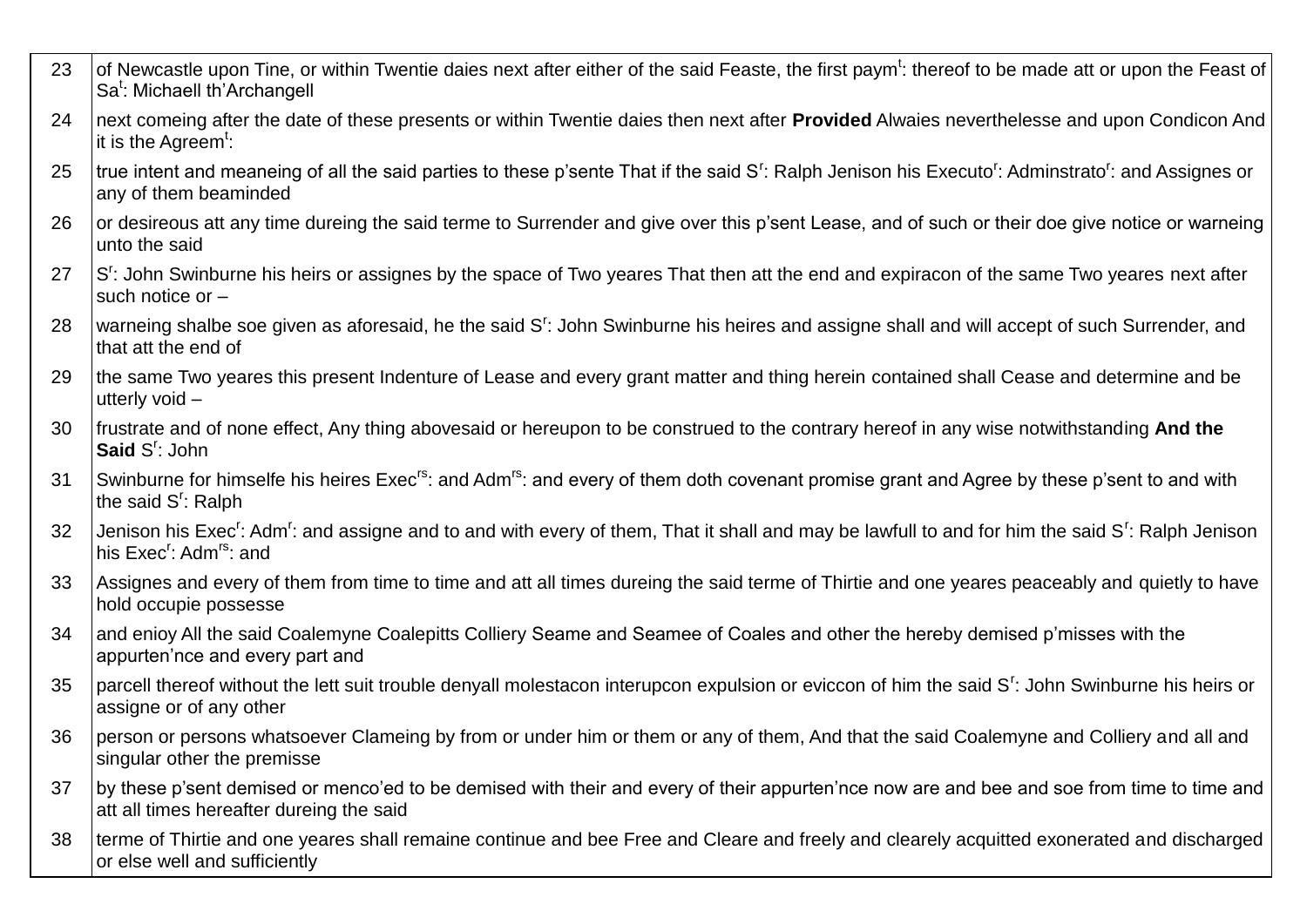| 39 | saved kept harmlesse and indempnified off and from all and all manner of former and other Guifte Grant Bargaine Sailes Lease Joynture<br>Dowers mortgage Statute                                                                                                       |
|----|------------------------------------------------------------------------------------------------------------------------------------------------------------------------------------------------------------------------------------------------------------------------|
| 40 | merchant and of the Staple Recognizances Judgem <sup>t</sup> : Extent Execuc'ons Debt and duties of Record to the Crowne and off and from all other<br>estate titles trouble charge -                                                                                  |
| 41 | Incumbrance and demannd whatsoever had made comitted suffered done or assented unto or hereafter to be had made comitted suffered<br>done or assented unto by him the said -                                                                                           |
| 42 | S <sup>r</sup> : John Swinburne or any the Ancestors of the said S <sup>r</sup> : John or any other person or persons whatsoever clameing by from or under him them<br>or any of them (the rent in                                                                     |
| 43 | and by these p'sent reserved to be paid excepted) And the said S <sup>r</sup> : Ralph Jenison for himselfe his Exec <sup>r</sup> : Adm <sup>r</sup> : and assigne and every of<br>them doth covenant promise grant                                                     |
| 44 | and Agree by these p'sent to and with the said S <sup>r</sup> : John Swinburne his heires Exec <sup>r</sup> : Adm <sup>r</sup> : and assigne and every of them That he the said S <sup>r</sup> :<br>Ralph Jenison his Exec <sup>r</sup> : Adm <sup>r</sup> : & assigne |
| 45 | shall and will from time to time and att all time dureing the continueance of this Lease according to the true intent and meaneing of these<br>p'sent well and truely content and Pay or                                                                               |
| 46 | cause to be paid unto the said S <sup>r</sup> : John Swinburne his heirs and assigne the aforesaid yearly rent or sume of Thirtie Pound hereby reserved<br>att such feast or terme and in such                                                                         |
| 47 | manner and forme as is herein before expressed And that he the said S <sup>r</sup> : Ralph Jenison his Exec <sup>r</sup> : Adm <sup>r</sup> : and assigne shall and will att the<br>end or other sooner determinacon of the said                                       |
| 48 | terme yeild and deliver upp unto the said S <sup>r</sup> : John Swinburne his heire and assigne the full quiett and peaceable possession of all and every<br>the said Coalemyne & p'misse                                                                              |
| 49 | by these p'sent demised with the appurten'nce And after the expiracon or determinacon of the said terme of Thirtie and one yeares shall<br>permitt and suffer the said $S'$ : John $-$                                                                                 |
| 50 | Swinburne his heires and assigne and every of them att all times thereafter to drive any drift or drifte in through and from any one Shaft or pitt<br>which shalbe suncke by the                                                                                       |
| 51 | said S <sup>r</sup> : Ralph Jenison his Exec <sup>rs</sup> : Adm <sup>rs</sup> : or assigne or any of them for the wynneing of the Coalemyne by these p'sent demised And the said<br>S <sup>r</sup> : John Swinburne Doth for                                          |
| 52 | himselfe his heires Exec <sup>rs</sup> : and Adm <sup>rs</sup> : and every of them Covenant promise and agree to and with the said S <sup>r</sup> : Ralph Jenison his Exec <sup>r</sup> : Adm <sup>r</sup> :<br>and Assigne and to and with every of                   |
| 53 | them That he the said S <sup>r</sup> : John Swinburne his heire and Assigne and every of them shall and will from time to time and at all timee from and<br>after the expiracon or other                                                                               |
| 54 | Determinacon of the said terme of Thirtie and one yeare well and truely beare pay and discharge his and their proporconable past with the<br>rest of the Owners of the said -                                                                                          |